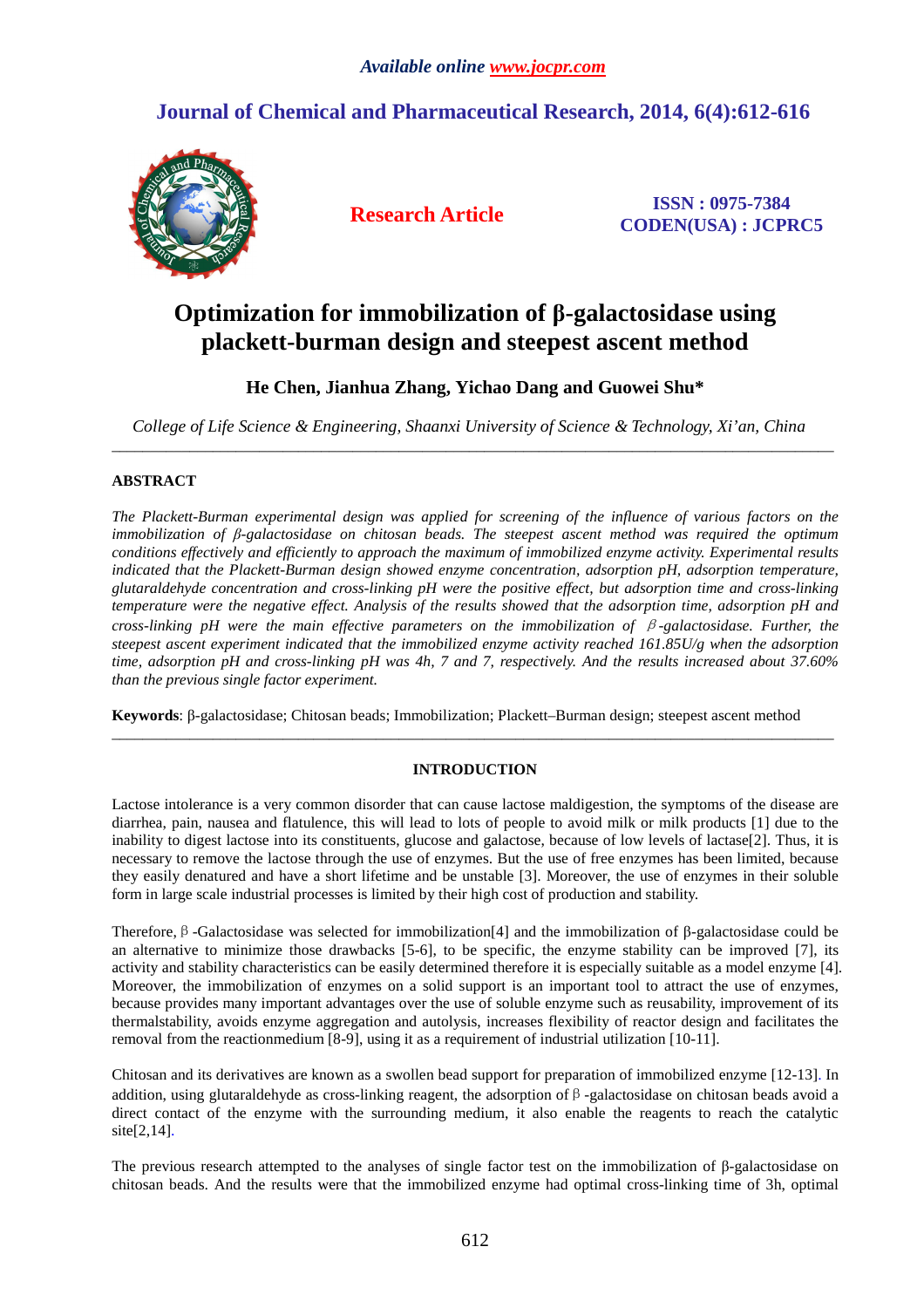cross-linking pH of 6.5, optimal cross-linking temperature of 25℃, under these conditions, the immobilized enzyme activity reached 101U/g, 96U/g, 90U/g, respectively[15]. Due to the numerous factors and far from particularly high of immobilized enzyme activity, the present work was designed to elucidate an effective approach that applied the Plackett-Burman design and steepest ascent method to achieve main effective parameters and find the optimum point.

*\_\_\_\_\_\_\_\_\_\_\_\_\_\_\_\_\_\_\_\_\_\_\_\_\_\_\_\_\_\_\_\_\_\_\_\_\_\_\_\_\_\_\_\_\_\_\_\_\_\_\_\_\_\_\_\_\_\_\_\_\_\_\_\_\_\_\_\_\_\_\_\_\_\_\_\_\_\_*

### **EXPERIMENTAL SECTION**

**Materials:** Glutaraldehyde was purchased from Tianjin Kemiou Chemical Reagent Co., Ltd. Chitesan, o-nitrophenyl-β-d-galactopyranoside (ONPG) and o-nitrophenol (ONP) were obtained from X`A Luosenbo Technology. Co., Ltd. The β-galactosidase was purchased from Harbin Meihua Biological Technology Co., Ltd.

**Preparation of chitosan beads:** With 20g/L acetic acid solution dissolved 30g/L chitosan. Using 1mL medical needle tube added chitosan into 1mol/L NaOH solution, the chitosan beads were rinsed several times until neutral with distilled water after coagulating. Finally, the chitosan beads were filtered and air-dried [16].

**Preparation of immobilized lactase:** The β -galactosidase was immobilized on chitosan beads by using glutaraldehyde. Added 1g chitosan beads into 10 mL 0.5% glutaraldehyde and cross-linked at 25℃for 1h, then washed chitosan beads with distilled water until there was no residual glutaraldehyde solution. Chitosan beads were placed into 10 mL 1g/mL lactase solution and soaked at 25℃for 2h, and then washed the immobilized enzyme with distilled water and filtered by suction until enzyme activity could not be detected in the distilled water, finally the immobilized lactase activity was measured.

**Enzyme activity assays:** Using ONPG as substrate, the activity of  $\beta$ -galactosidase could be assayed by colorimetric test. Theβ-galactosidase can catalyze ONPG to ONP and galactose, The ONP in alkaline medium was yellow, which has the absorbance value at the wavelength of 420 nm in the solution. A standard curve was constructed by using ONP at various concentrations[17].

Dissolved 100mg β-galactosidase into phosphate buffer (pH 6.5) and diluted to 100mLwith distilled water to prepare enzyme solution. Then 1mL the enzyme solution was diluted by using 100mLphosphate buffer (pH 6.5). The 3mL ONPG solution prepared with phosphate buffer (4mg/mL) was added to test tube and set at 38℃ for 7 min, the ONPG solution was well mixed with the 1mLdiluted enzyme solution and kept at 38℃ for 10 min. Added 2 mL1 mol/ L Na<sub>2</sub>CO<sub>3</sub> solution to terminate the reaction, then the absorbance value was measured at 420 nm.

Under the measurement conditions (38℃, pH6.5, for 10min), an enzyme activity unit (U) was the amount of enzyme that catalyses to generate 1µmol ONP per min under standard assay conditions. The immobilized enzyme activity was measured by the same method, However, we had to consider the immobilized protein content [15].

**Plackett–Burman design:** Twelve experiments representing the Plackett–Burman design have been designed to conduct the randomization step as in Table 1 and to a correctly enable the regression analysis. Each experiment contained only either the +1 or -1 value of each variables. However, it contained an entirely different variable represented by +1 or -1. None of the twelve experiments was similar to the other [18]. Using Plackett–Burman design was to screen out the main factors of the effect on the activity of immobilized β-galactosidase on Chitosan beads.

**Steepest ascent method:** The steepest ascent method [19] is an effective experimental procedure for moving sequentially along the direction of the maximum increase in the response, and thus, can approach the optimum neighborhood rapidly and efficiently [20].

### **RESULTS AND DISCUSSION**

### **Screening of the main factors using Plackett–Burman design**

Although the influence of various factors on the immobilized lactase had a general understanding through the single factor experiment, the relationship between primary and secondary could not be determined. If immobilized lactase was conducted in accordance with the single factor test results and used in industrial production, it might greatly increase the workload, the production cycle and operation complexity, especiallly not conducive to the sustainable production. Therefore, Plackett-Burman (PB) designs were screening designs that each factor at two levels was carried on the analysis. Through comparing the differences between each factor at two levels with the overall in order to determine the significant factor, several main influencing factors could be screened out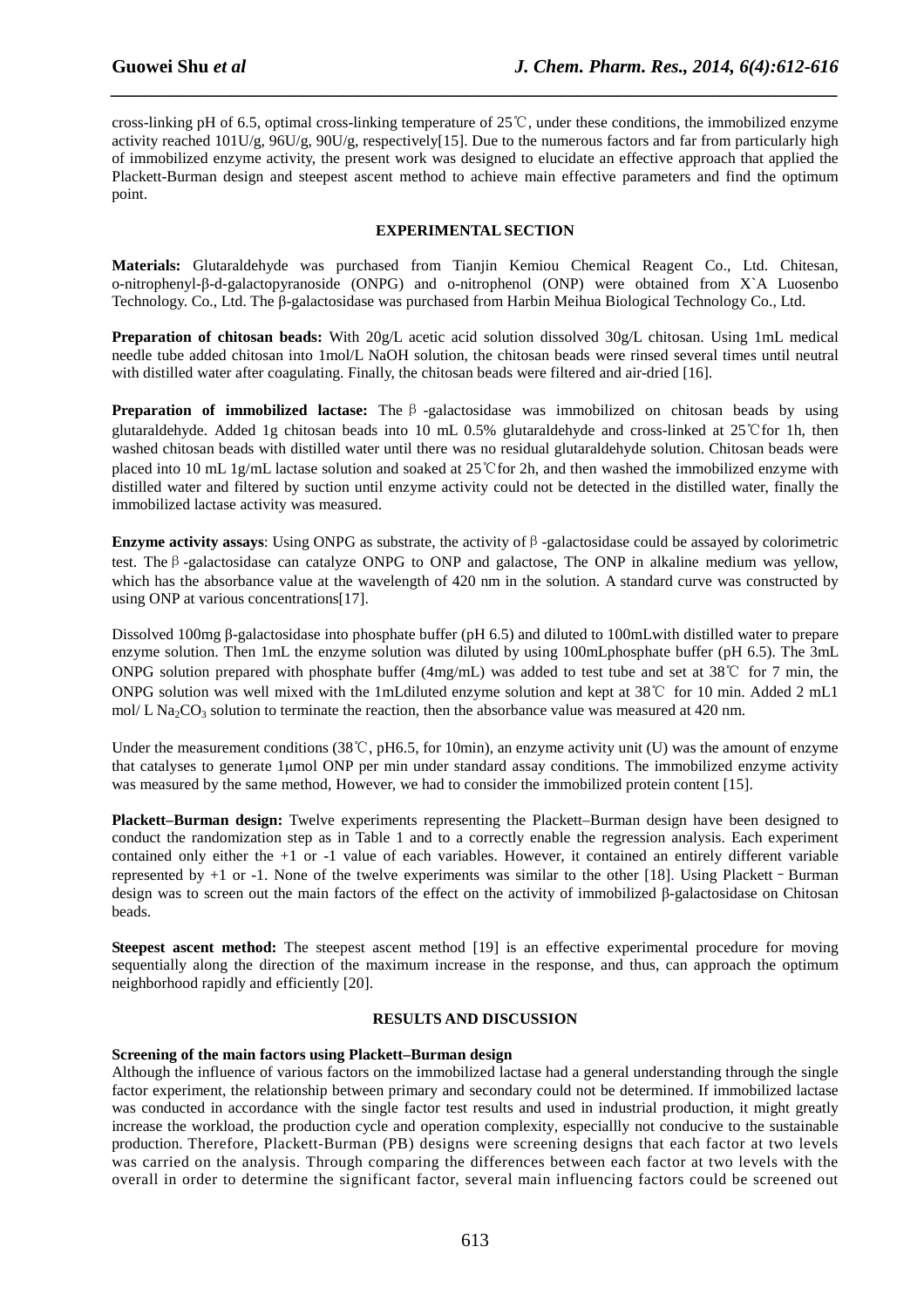and avoid to waste test resources in the later period of the optimization test due to the factor number too much or partial factor not significant enough.

*\_\_\_\_\_\_\_\_\_\_\_\_\_\_\_\_\_\_\_\_\_\_\_\_\_\_\_\_\_\_\_\_\_\_\_\_\_\_\_\_\_\_\_\_\_\_\_\_\_\_\_\_\_\_\_\_\_\_\_\_\_\_\_\_\_\_\_\_\_\_\_\_\_\_\_\_\_\_*

The design used was Plackett - Burman design that comprised 11 factors spanning over 12 runs with each factor fixed at two levels (namely a low level and a high level). And the effect analysis of single factor was carried on so as to find the larger influence factors. The factor level coding table and the experimental results of Plackett-Burman were shown in Table 1 and Table 2. Table 2 showed that the X2 and X6 were virtual items, the response value of Y1 was the  $OD_{420}$  value, the Y2 value was the immobilized enzyme activity.

| Factor<br>Level<br>(g/100ml) | X1<br>(adsorption<br>time)<br>(h) | X3<br>(Enzyme<br>concentration)<br>(mg/ml) | X5<br>adsorption<br>pH) | X7<br>(adsorption)<br>temperature)<br>°C) | X8<br>(glutaraldehyde<br>solution<br>concentration)<br>(%) | X9<br>(cross-linking)<br>time)<br>(h) | X10<br>(cross-linking)<br>pH) | X11<br>(cross-linking)<br>temperature)<br>$^{\circ}$ C $^{\circ}$ |
|------------------------------|-----------------------------------|--------------------------------------------|-------------------------|-------------------------------------------|------------------------------------------------------------|---------------------------------------|-------------------------------|-------------------------------------------------------------------|
| $\overline{\phantom{0}}$     | 4.8                               | O                                          | 5.2                     | 25                                        | 0.24                                                       |                                       | 5.2                           | 25                                                                |
|                              |                                   | 7.5                                        | 6.5                     | 30                                        | 0.3                                                        |                                       | 6.5                           | 30                                                                |

|  |  |  |  | Table 1 the factor level coding table of Plackett-Burman |
|--|--|--|--|----------------------------------------------------------|
|  |  |  |  |                                                          |

|          | <b>RUN</b>       | X1           | X <sub>2</sub> | X3           | X4           | X5           | X <sub>6</sub> | X7           | X8             | X9           | <b>X10</b>   | X11          | Y1              | Y2      |
|----------|------------------|--------------|----------------|--------------|--------------|--------------|----------------|--------------|----------------|--------------|--------------|--------------|-----------------|---------|
|          | $\mathbf{1}$     | $\mathbf{1}$ | $-1$           | $\mathbf{1}$ | $-1$         | $-1$         | $-1$           | $\mathbf{1}$ | $\mathbf{1}$   | $\mathbf{1}$ | $-1$         | $\mathbf{1}$ | 0.056           | 12.68   |
|          | $\overline{c}$   | $\mathbf{1}$ | $\mathbf{1}$   | $-1$         | $\mathbf{1}$ | $-1$         | $-1$           | $-1$         | $\overline{1}$ | $\mathbf{1}$ | $\mathbf{1}$ | $-1$         | 0.034           | 7.70    |
|          | 3                | $-1$         | $\mathbf{1}$   | $\mathbf{1}$ | $-1$         | $\mathbf{1}$ | $-1$           | $-1$         | $-1$           | $\mathbf{1}$ | $\mathbf{1}$ | $\mathbf{1}$ | 0.132           | 29.88   |
|          | $\overline{4}$   | $\mathbf{1}$ | $-1$           | $\mathbf{1}$ | $\mathbf{1}$ | $-1$         | $\mathbf{1}$   | $-1$         | $-1$           | $-1$         | 1            | $\mathbf{1}$ | 0.037           | 8.38    |
|          | 5                | 1            | $\mathbf{1}$   | $-1$         | $\mathbf{1}$ | $\mathbf{1}$ | $-1$           | $\mathbf{1}$ | $-1$           | $-1$         | $-1$         | 1            | 0.052           | 11.77   |
|          | 6                | $\mathbf{1}$ | $\mathbf{1}$   | $\mathbf{1}$ | $-1$         | $\mathbf{1}$ | $\mathbf{1}$   | $-1$         | $\mathbf{1}$   | $-1$         | $-1$         | $-1$         | 0.056           | 12.68   |
|          | $\boldsymbol{7}$ | $-1$         | 1              | $\mathbf{1}$ | $\mathbf{1}$ | $-1$         | $\mathbf{1}$   | $\mathbf{1}$ | $-1$           | $\mathbf{1}$ | $-1$         | $-1$         | 0.031           | 7.02    |
|          | $\,$ 8 $\,$      | $-1$         | $-1$           | $\mathbf{1}$ | $\mathbf{1}$ | $\mathbf{1}$ | $-1$           | $\mathbf{1}$ | $\mathbf{1}$   | $-1$         | $\mathbf{1}$ | $-1$         | 0.238           | 53.88   |
|          | 9                | $-1$         | $-1$           | $-1$         | $\mathbf{1}$ | $\mathbf{1}$ | $\mathbf{1}$   | $-1$         | $\mathbf{1}$   | $\mathbf{1}$ | $-1$         | $\mathbf{1}$ | 0.128           | 28.97   |
|          | 10               | $\mathbf{1}$ | $-1$           | $-1$         | $-1$         | $\mathbf{1}$ | 1              | 1            | $-1$           | 1            | $\mathbf{1}$ | $-1$         | 0.096           | 21.73   |
|          | 11               | $-1$         | -1             | $-1$         | $-1$         | $-1$         | $\mathbf{1}$   | $\mathbf{1}$ | $\mathbf{1}$   | $-1$         | $\mathbf{1}$ | 1            | 0.035           | 7.92    |
|          | 12               | $-1$         | $-1$           | $-1$         | $-1$         | $-1$         | $-1$           | $-1$         | $-1$           | $-1$         | $-1$         | $-1$         | 0.040           | 9.05    |
| $0.2 -$  |                  |              |                |              |              |              |                |              |                |              |              |              |                 |         |
|          |                  |              |                |              |              |              |                |              |                |              |              |              |                 |         |
|          |                  |              |                |              |              |              |                |              |                |              |              |              |                 |         |
|          |                  |              |                |              |              |              |                |              |                |              |              |              |                 |         |
|          |                  |              |                |              |              |              |                |              |                |              |              |              |                 |         |
|          |                  |              |                |              |              |              |                |              |                |              |              |              |                 |         |
|          |                  |              |                |              |              |              |                |              |                |              |              |              |                 |         |
|          |                  |              |                |              |              |              |                |              |                |              |              |              |                 |         |
|          |                  |              |                |              |              |              |                |              |                |              |              |              |                 |         |
|          |                  |              |                |              |              |              |                |              |                |              |              |              |                 |         |
|          |                  |              |                |              |              |              |                |              |                |              |              |              |                 |         |
|          |                  |              |                |              |              |              |                |              |                |              |              |              |                 |         |
|          |                  |              |                |              |              |              |                |              |                |              |              |              |                 |         |
|          |                  |              |                |              |              |              |                |              |                |              |              |              |                 |         |
|          |                  |              |                |              |              |              |                |              |                |              |              |              |                 |         |
|          |                  |              |                |              |              |              |                |              |                |              |              |              |                 |         |
| $0.05 -$ |                  |              |                |              |              |              |                |              |                |              |              |              |                 |         |
|          | -1               | $i - 1$      |                | $1 - 1$      | $1 - 1$      | $1 - 1$      |                | $1 - 1$      | $1 - 1$        | $1 - 1$      |              | $1 - 1$      | $\mathbf{i}$ -1 | $1 - 1$ |

| Table 2 the experimental design and results of Plackett-Burman |
|----------------------------------------------------------------|
|----------------------------------------------------------------|

 **Fig.1 95% CI interval graph of factor** 

As illustrated in Fig.1 effects of various factors on the activity of immobilized enzyme can be displayed, where X3, X4, X5, X7, X8 and X10 were positive effect, but X1, X2, X6 and X11 were negative effect, and the effect of X9 was not obvious. As shown in Fig.2 the relationship between primary and secondary of the influence of the effect on the activity of immobilized enzyme can be found as follows:  $X5 > X1 > X10$ . The effect of X5 was the most obvious and its proportion reached more than 40%. Except the virtual items of X2 and X6, the ratio of X3 and X8 were about 5% and their impacts were very small. And even the ratio of X4, X7, X9 and X11 were less than 3%, so their effects were too trifling. Analysis of the results showed that the X1, X5 and X10 were the main effective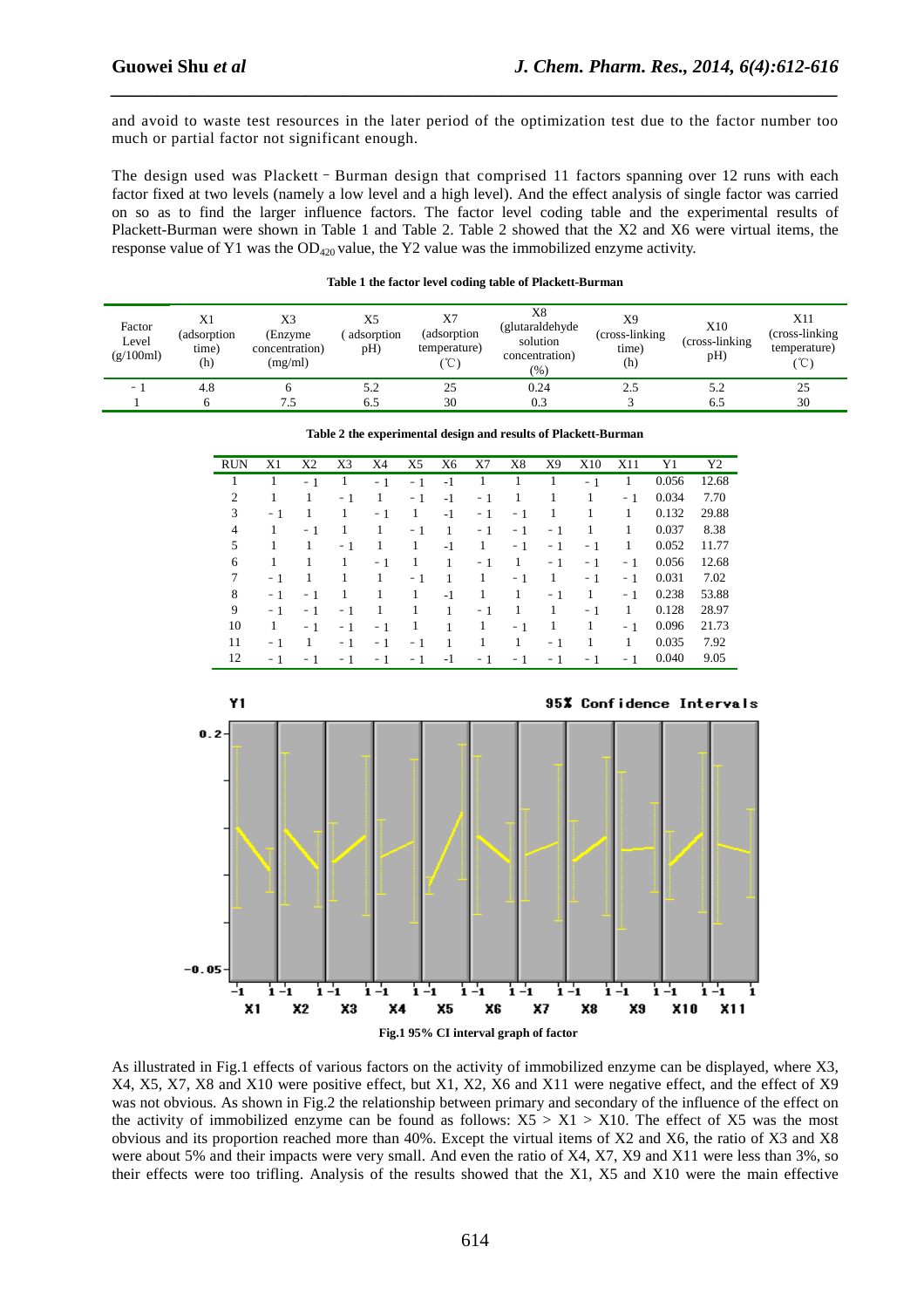

*\_\_\_\_\_\_\_\_\_\_\_\_\_\_\_\_\_\_\_\_\_\_\_\_\_\_\_\_\_\_\_\_\_\_\_\_\_\_\_\_\_\_\_\_\_\_\_\_\_\_\_\_\_\_\_\_\_\_\_\_\_\_\_\_\_\_\_\_\_\_\_\_\_\_\_\_\_\_*

parameters on the immobilization of  $\beta$ -galactosidase.

**Fig.2 Screening results of the main factor of Plackett-Burman** 

#### **Steepest ascent experiment**

The response surface fitting equation fully approaches to real situation only considered in the study of immediate regions, and in other regions do not exist any similarities between the fitting equation and approximate functional equation, moreover the fitting is also almost meaningless. Therefore, approximation to the maximum activity of immobilized enzyme region is very significant. The path of steepest ascent is the direction in which Y1 and Y2 increases most quickly. According to the effect value of every factor to determine the step-length, the optimal value area can be approximate rapidly. As illustrated in Fig. 1 X5, X1 and X10 were the main factors according to the influence effect, direction and step-length. Results were shown in Table 3.

| Table 3 the experimental design and results of steepest ascent experiment |  |
|---------------------------------------------------------------------------|--|
|---------------------------------------------------------------------------|--|

|  |                        |   |  |            |                            |      |       | RUN X1 X3 X5 X7 X8 X9 X10 X11 Y1 Y2(U/g) |
|--|------------------------|---|--|------------|----------------------------|------|-------|------------------------------------------|
|  | 5 7.5 6 30 0.3 2.5     |   |  |            |                            | 6 25 |       | 0.073 16.53                              |
|  | 4.5 7.5 6.5 30 0.3 2.5 |   |  |            | 6.5                        | 25   | 0.221 | 50.023                                   |
|  |                        |   |  |            | 4 7.5 7 30 0.3 2.5 7       | 25   |       | 0.715 161.85                             |
|  |                        |   |  |            | 3.5 7.5 7.5 30 0.3 2.5 7.5 | 25   | 0.517 | 117.03                                   |
|  | $3 \t 7.5$             | 8 |  | 30 0.3 2.5 |                            | 8 25 | 0.181 | 40.97                                    |

Table 3 showed the new experiment of the path of steepest ascent. The Y1 and Y2 value increased along the path to step 3 and then decreased gradually, indicating that the optimal conditions were close to the operating conditions in step 3. When the experiments were performed to step 3, the Y1 value increased from 0.073 to 0.715, and also the Y2 value increased from 16.53U/g to 161.53U/g. The results increased about 37.60% than the previous single factor experiment [15]. Therefore, as shown in Table 3 the immobilized enzyme activity reached 161.85U/g when X1, X5 and X10 was 4h, 7 and 7, respectively.

#### **CONCLUSION**

In conclusion, the influence of each factor on immobilized enzyme activity had certain effect. The Plackett-Burman designs showed the adsorption time, adsorption pH and cross-linking pH are the main factors. The steepest ascent experiment further indicated that the immobilized enzyme activity reached 161.85U/g when the adsorption time, adsorption pH and cross-linking pH was 4h, 7 and 7, respectively.

#### **Acknowledgements**

The project was supported by the Science and Technology Plan Projects of Xianyang (No.011k05-08), Shaanxi province, China.